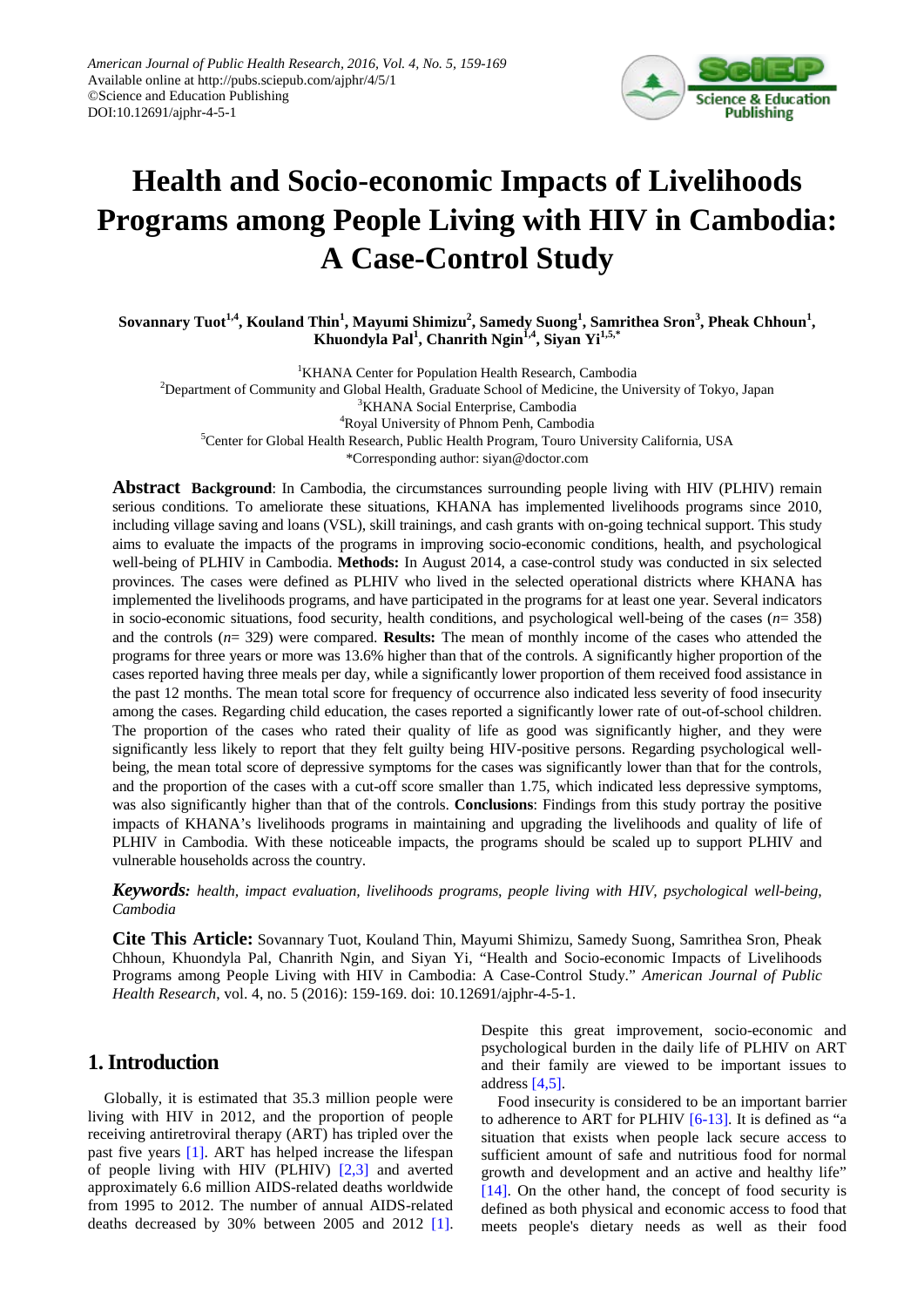preferences [\[14\].](#page-8-4) Food insecurity among PLHIV occurs in both resource-rich and -limited countries. Studies showed that more than half of PLHIV in Democratic Republic of Congo, Kenya, Uganda, Zambia, Canada, and USA were food insecure [\[6,8,15,16,17,18\].](#page-8-3)

It is recognized that food insecurity and HIV are intertwined in a vicious cycle, with each heightening the vulnerability to and worsening the severity of the other condition [\[19\].](#page-9-0) HIV and AIDS worsen food insecurity due to deaths of income earners, loss of productive labor, reduction of access to credits, and increase of debts as well as expenditure on health care, transportation fee, and funeral cost [\[20,21\].](#page-9-1) Furthermore, food insecurity also affects in parallel HIV transmission risk and clinical outcomes among PLHIV [\[22,23\].](#page-9-2) Studies in Uganda, Botswana, and Swaziland showed that women facing food insecurity were more likely to engage in high-risk sexual behaviors such as transactional and unprotected sex [\[24,25\].](#page-9-3) Food insecurity is also associated with worse HIV treatment outcomes, including lower CD4 cell count [\[13,26\],](#page-8-5) incomplete viral load suppression [\[13\],](#page-8-5) increased opportunistic infections [\[27\],](#page-9-4) poor mental health [\[18,28\],](#page-9-5) and increased risk of mortality [\[23,29\].](#page-9-6)

With the growing recognition of the importance of integrating HIV care and food security, a symposium on nutrition, food security, and HIV/AIDS was held in 2001 to stimulate collaboration between the nutrition and HIV/AIDS communities and to examine a broad range of nutrition issues that have a direct bearing on policies and programs, which aimed at stemming the spread of HIV and mitigating the worst effects of HIV and AIDS [\[30\].](#page-9-7) Following this initiative, food programs that provide supplemental food lasting between six to 12 months to PLHIV and their families have been developed and implemented by a number of governmental and nongovernmental organizations (NGOs) [\[31\].](#page-9-8) Several intervention studies showed a positive impact of food assistance on HIV clinical outcomes such as increased body mass index (BMI) [\[32,33,34\]](#page-9-9) and adherence to ART [\[35,36\].](#page-9-10) However, those programs have not addressed the underlying causes of food insecurit[y \[31,37\].](#page-9-8)

In light of the above, some organizations have started implementing more sustainable long-term livelihoods activities to support and improve food security of PLHIV through microfinance, income generation, crop production, and animal husbandry [\[31,37\].](#page-9-8) In Kenya, microcredit has been shown to improve economic well-being, social status, and psychological well-being, and decreased stigma among HIV-positive clients [\[38\].](#page-9-11) Likewise, microcredit loans for business partnerships involving both HIVpositive and HIV-negative individuals in Thailand ameliorated not only economic conditions but also the quality of life of PLHIV [\[39\].](#page-9-12) A qualitative study in Uganda indicated that microcredit loans for PLHIV played a positive role in their lives, helped keep their children in school, and improved their self-esteem and status in the community [\[40\].](#page-9-13) Moreover, Holmes et al. showed that community-managed saving-led microfinance provided a valuable means of ensuring the effectiveness and sustainability of ART programs in resource-limited settings [41].

In Cambodia, the circumstances surrounding PLHIV and their families remain serious conditions [\[42\],](#page-9-15) although the estimated prevalence of HIV in the general population has been declining [\[1\].](#page-8-0) HIV-affected households incur larger portion of expenditure on medical care, while their income is lower than the general households [\[43\].](#page-9-16) Children in HIV-affected households experience fewer meals in a day and increase frequency of hunger compared with children in non-HIV affected households [\[43\].](#page-9-16) To ameliorate this situation, KHANA, the largest national NGO providing HIV prevention, care, support, and treatment services in Cambodia, has implemented its livelihoods programs since 2010 to improve the socioeconomic status of PLHIV and their families. The organization's long-term goal is to increase household asset retention and food security, and facilitate farm and non-farm business performance among PLHIV through village saving and loans (VSL), skill trainings, and small cash grants with on-going technical support [\[44\].](#page-9-17) From 2010 to mid-2013, a total of 2,063 infected and affected household members have received support from the programs. Thirty-nine livelihoods skill trainings had been delivered to 1,109 participants; 522 households had received cash grants; and 119 VSL groups had been initiated, with 1,881 members (68% of which were female) [\[45\].](#page-9-18)

Despite its benefits for PLHIV and their families, studies on the impacts of livelihoods programs are limited in coverage and methodology; most of the studies are qualitative in nature  $[31,38,40,41]$ . In addition, only a few studies have measured the impacts of livelihoods programs on psychological well-being of PLHIV. This study aims to explore the impacts of KHANA's livelihoods programs in improving socio-economic conditions, health, and psychological well-being of PLHIV in Cambodia. Findings from this study are crucial for governmental bodies and NGOs for considering and adopting a more effective design and implementation of livelihoods programs for PLHIV. Furthermore, the results of this study will provide organizations, which have already implemented livelihoods programs, with important information to improve and strengthen the current livelihoods activities or to expand their programs.

# **2. Methods**

#### **2.1. Study Population**

KHANA livelihoods programs had been implemented in 13 provinces through 23 community-based implementing partners (IPs). This case-control study was conducted in August 2014 in selected six provinces: Battambang, Kampong Cham, Kampong Speu, Pursat, Siem Reap, and Takeo. Selection of the provinces was agreed upon consultation with the livelihoods program teams by taking into account the number of cases and controls in each province. The cases in this study were defined as PLHIV who lived in the selected operational districts (ODs) where KHANA has implemented the livelihoods programs and have participated in the programs for at least one year, while the controls were defined as PLHIV who lived in the selected comparable ODs where livelihoods programs had not been implemented. This study included participants who: (1) were 18 years or older, (2) were able to speak Khmer language, (3) lived in the selected study areas, and (4) agreed to participate in the study voluntarily.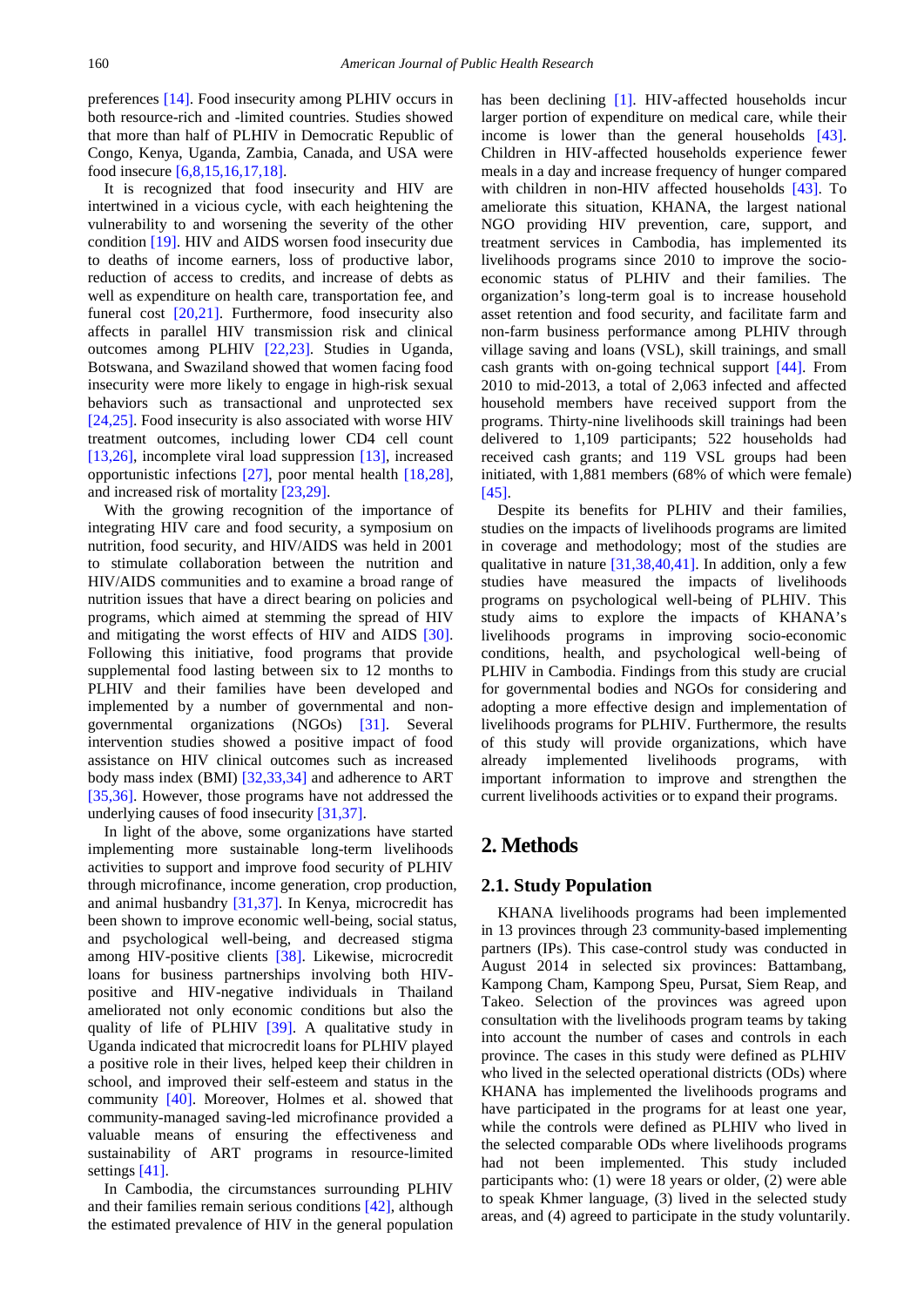Those who could not give the interview because of a severe mental illness or/and health conditions were excluded.

## **2.2. Sample Size and Sampling Approach**

OpenEpi (Odense, Denmark) was used to calculate a sample size for the unmatched case-control study with a power of 80%, two-sided confidence level of 95%, ratio of the controls to the cases of 1:1, proportion of PLHIV exposed to the livelihoods programs of 14% [\[46\],](#page-9-19) least extreme odds ratio of 0.5, design effect of 1.0, and nonresponse rate of 10%. The minimum required sample size was 360 individuals for each group. For the cases, 12 health centers located in the selected ODs in the six provinces and have more than 30 PLHIV were chosen. Approximately 30 participants were randomly selected from the program member list in each health center. For the controls, 12 health centers with similar geographical and demographical characteristics to the health centers selected for the cases were chosen. Approximately 30 participants were randomly selected from the list of HIV registries in each health center. During field data collection, the teams were able to reach about 95.4% of the required sample size. The details of sampling procedures have been published elsewher[e \[46\].](#page-9-19)

#### **2.3. Data Collection Procedures**

Sixteen interviewers and four field supervisors were hired for field data collection. The interviewers and field supervisors selected for this study were either university students who previously engaged in similar work or freelancers who previously sub-contracted with KHANA Research Center. Both the interviewers and field supervisors went through one day classroom training on survey objectives and study questionnaire, and one day fieldwork practice. KHANA's research team members were the principal investigators for this study, whereas coordination and facilitation at study sites were channeled through KHANA's IPs. All completed questionnaires were checked and coded everyday by field supervisors before handing over to the field coordinator. After a brief explanation about the study and informed consent signed, participants were interviewed face-to-face for about 30 minutes. The interviews were conducted in the community settings such as pagodas or houses of community support volunteers, chief of village, or heads of self-help groups.

#### **2.4. Questionnaire and Measurements**

The questionnaire for this study was first developed in English using standardized tools taken from previous studies to measure key indicators related to the study objectives and then translated into Khmer by a KHANA's research fellow. It was also back-translated into English by a different research fellow to confirm semantic equivalence. The questionnaire was pre-tested with 20 PLHIV who were beneficiaries of the KHANA livelihoods programs and another 20 PLHIV who were not beneficiaries of the programs in order to ensure that the wording and contents were culturally suitable, acceptable, and easily understood by the study participants. The version in Khmer was revised according to inputs from the pre-test and researchers working on HIV and

AIDS in Cambodia and then back-translated into English to ensure that the contents of each question was maintained. In the main survey, data were collected using the final revised questionnaire. Participants included in the pre-test were excluded from the main survey.

This study questionnaire contained four main sections. The first section included general information on participation in the livelihoods programs and demographic characteristics of the cases and the controls. The second section focused on socio-economic status of the two groups. The third section gathered information on food security using 9-item scale of Household Food Insecurity Access Scale (HFIAS) created by USAID's Food and Nutrition Technical Assistance (FANTA) [\[47\].](#page-9-20) The questionnaire developed by FANTA consists of nine occurrence questions that are used to assess the level of food security and nine questions on frequency of occurrence that are used to assess how often the situation occurred in the past four weeks. The questions cover several aspects of food insecurity including anxiety and uncertainty about household food supply, insufficient food quality and intake, and its physical consequences. The degree of food security is measured by summing the score of all the nine frequency of occurrence questions. A higher score indicates a higher level food insecurity [\[48\].](#page-9-21) The fourth section emphasized on health and ART.

Information on psychological well-being was covered in the fifth section. The depression section of the Hopkins Symptoms Checklist (DSHSCL), which consists of 15 items scaled from one to four, was used to measure the presence and degree of depressive symptoms during last week. The score is calculated by summing the responses to individual items and dividing by the total number of items. The standard cut-off score is 1.75 which indicates the presence of depressive symptoms [\[49\].](#page-9-22) For internalized stigma, the 6-item Internalized AIDS-Related Stigma Scale (IA-RSS) was used [\[50\].](#page-9-23) The items reflect negative beliefs about PLHIV, shamefulness of behaviors associated with HIV, and the endorsement of social sanctions against PLHIV. The items are type of dichotomous questions in which individuals can either "agree" or "disagree" with the questions related to internalized stigma [\[51\].](#page-9-24) The 19 items of Medical Outcome Study (MOS) scaled from one to five developed by RAND and MOS team were used to measure social support in this study. These items cover five dimensions: emotional support, informational support, tangible support, positive support interaction, and affection. The total score is derived by summing the score for all 19 items, with the higher score indicating better social support [\[52\].](#page-9-25) Last but not the least, self-esteem was measured by the 10-item Rosenberg Self-Esteem Scale (RSES). All items are answered using a 4-point Likert's scale, with a higher score indicating a higher level of self-esteem [\[53,54\].](#page-9-26)

#### **2.5. Data Entry and Statistical Analyses**

Data entry began after the field data collection was completed. Data processing personnel consisted of a data processing supervisor and five entry operators. The collected data were coded and scaled continuously or categorically as dictated by the variables and entered into a computerized database using Epi Data version 3 (Odense, Denmark). Double data entry was performed to minimize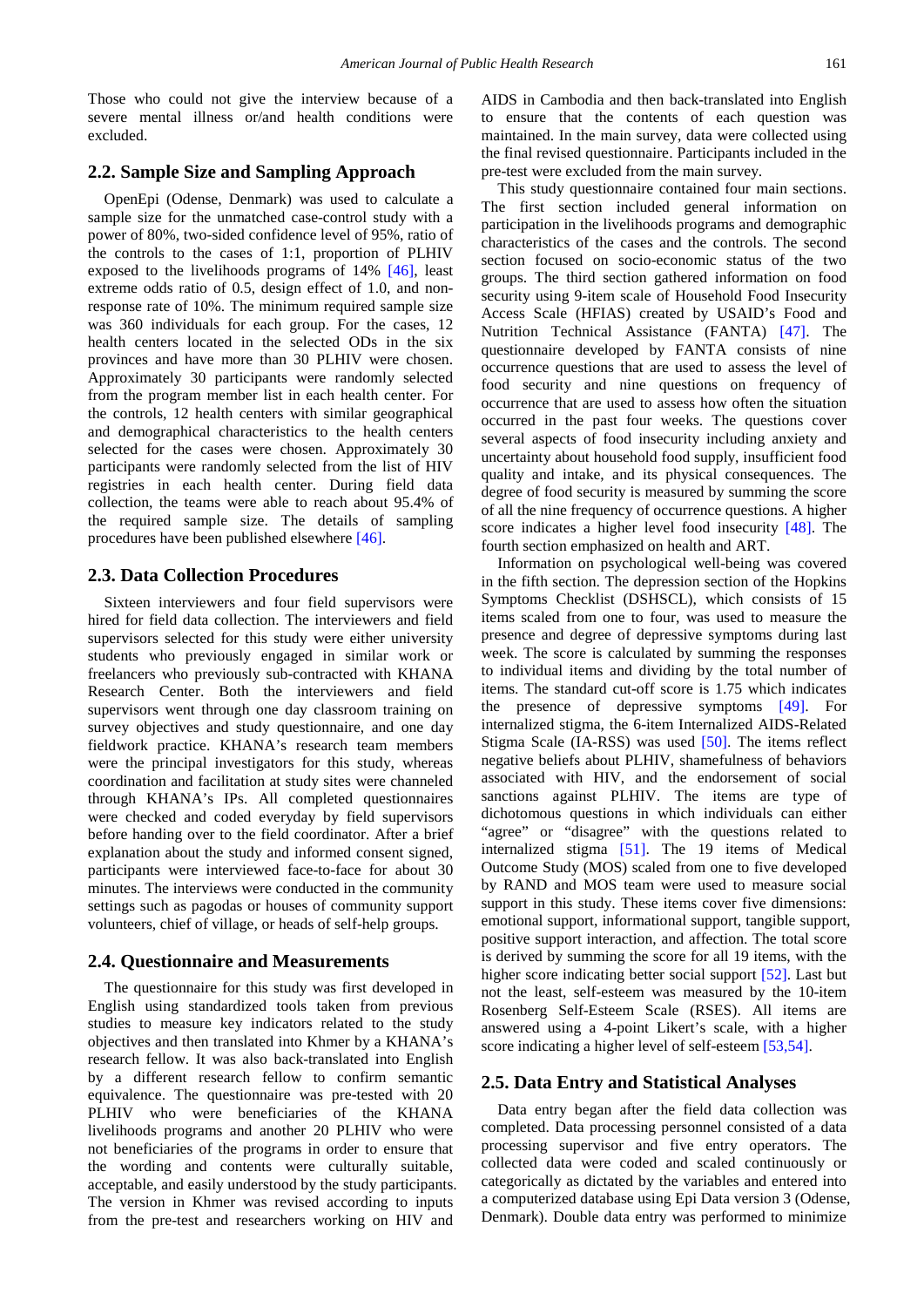data entry errors. Consistency, verification, and additional editing were performed by the KHANA Research Center's staff to eliminate data entry errors. Descriptive statistics were performed to determine the frequency distribution of responses for ordinal and categorical variables. The mean and range were calculated for continuous variables. Chisquare test, Fisher's exact test, and *t*-test, characterized based on the nature of variables being analyzed, were used to detect the differences in key outcome indicators. *P* values of less than 0.05 were to be statistically considered significant. Statistical analyses were performed with STATA software, version 12.0 (Lakeway Drive College Station, TX).

#### **2.6. Ethical Considerations**

Participation in this study was completely voluntary. Participants could refuse or cease their participation at any time without penalties. All participants were briefed on the study objectives, procedures, possible risks, benefits, confidentiality, and withdrawal from this study during the consenting process. Participants were asked to provide their signature on an informed consent form prior to the interview if they agreed to participate in the study. The interviews were conducted in a place where privacy of the participants was secured. Confidentiality was ensured throughout the study by using identification code for all instruments and analyses. This study protocol was approved by the National Ethics Committee for Health Research (NECHR) of Ministry of Health (MoH) in Cambodia and the Ethical Committee of the University of Tokyo in Japan.

## **3. Results**

#### **3.1. Demographic Characteristics**

The study population included 358 cases and 329 controls. Demographic characteristics of the cases and the controls are shown in [Table 1.](#page-3-0) Compared with the controls, the cases were slightly older (44.4 years vs. 43.2 years; *p*=0.06), and more of them were female (73.7% vs. 62.3%;  $p<0.01$ ). The mean number of years of formal education completed was almost the same (5.3 years vs. 5.2 years;  $p=0.66$ ). In this study, approximately 18% of both groups never attended school. Household size of the two groups varied from a maximum of 16 members to as small as a single person, with an average of four persons per household. Both the cases and the controls had two children on average  $(2.6 \text{ persons vs. } 2.4 \text{ persons}; p=0.11).$ The majority of the cases and the controls were married  $(57.0\% \text{ vs. } 61.4\%; p=0.10)$ . The top three jobs reported among the cases and the controls were farmer (33.0% vs. 51.4%; *p*<0.01), business owner (28.8% vs. 20.7%;  $p<0.01$ ), and employees of private and public sectors  $(14.5\% \text{ vs. } 26.1\% \text{ ; } p<0.01)$ . The mean number of income earners in the households was similar (1.9 persons; *p*=0.37). Of total, 81.0% of the cases and 63.5% of the controls reported receiving other support beside food from various institutions (*p*<0.001).

<span id="page-3-0"></span>

| Table 1. Socio-demographic characteristics of the cases and the controls |                 |                    |            |  |
|--------------------------------------------------------------------------|-----------------|--------------------|------------|--|
| <b>Variables</b>                                                         | Cases $(n=358)$ | Controls $(n=329)$ | $p$ -value |  |
| Female                                                                   | 264(73.7)       | 205(62.3)          | < 0.01     |  |
| Heterosexual                                                             | 357 (99.7)      | 325 (98.8)         | 0.51       |  |
| Mean age in years $(\pm SD)$                                             | $44.4 \pm 7.8$  | $43.2 \pm 8.9$     | 0.06       |  |
| Mean years of education completed $(\pm SD)$                             | 5.3(2.9)        | 5.2(2.8)           | 0.66       |  |
| Never attended school                                                    | 64 (17.9)       | 61(18.5)           | 0.82       |  |
| <b>Marital</b> status                                                    |                 |                    |            |  |
| Married                                                                  | 204(57.0)       | 202(61.4)          | 0.10       |  |
| Never married                                                            | 5(1.4)          | 10(3.0)            | 0.10       |  |
| Divorced/separated/widower                                               | 149(41.6)       | 117(35.6)          | 0.10       |  |
| Mean number of household member $(\pm SD)$                               | $4.4 \pm 1.9$   | $4.3 \pm 1.9$      | 0.47       |  |
| Mean number of children $(\pm SD)$                                       | $2.6 \pm 1.8$   | $2.4 \pm 1.4$      | 0.11       |  |
| Occupation                                                               |                 |                    |            |  |
| Unemployed                                                               | 18(5.0)         | 41(12.5)           | < 0.01     |  |
| Employed (private and public sectors)                                    | 52 (14.5)       | 86(26.1)           | < 0.01     |  |
| Farmer                                                                   | 118(33.0)       | 169(51.4)          | < 0.01     |  |
| Self-employed                                                            | 103(28.8)       | 67(20.7)           | < 0.01     |  |
| Other                                                                    | 16(4.5)         | 16(4.9)            | < 0.01     |  |
| Received supports beside food in past 12 months                          | 290 (81.0)      | 209(63.5)          | < 0.001    |  |
| Mean number of income earners $(\pm SD)$                                 | $1.9 \pm 0.9$   | $1.9 \pm 0.9$      | 0.37       |  |

Note: SD, standard deviation.

Data are number (%) for categorical variables and mean  $(\pm SD)$  for continuous variables.

In this study, the majority of the beneficiaries participated in the livelihoods programs for one year  $(47.0\%)$ , followed by two years  $(35.2\%)$ , three years  $(17.3\%)$ , and four years or more  $(0.6\%)$ . The mean duration of participating in the programs was 1.7 years (SD=0.8). The livelihoods programs reported to join

included VSL (97.2%), skill trainings (44.7%), and cash grants (32.9%). Approximately 18% of the cases reported that they participated in all the three livelihoods programs. The most common skill trainings received from the programs were animal husbandry (41.9%), home gardening (27.3%), and business start-up (12.8%). It is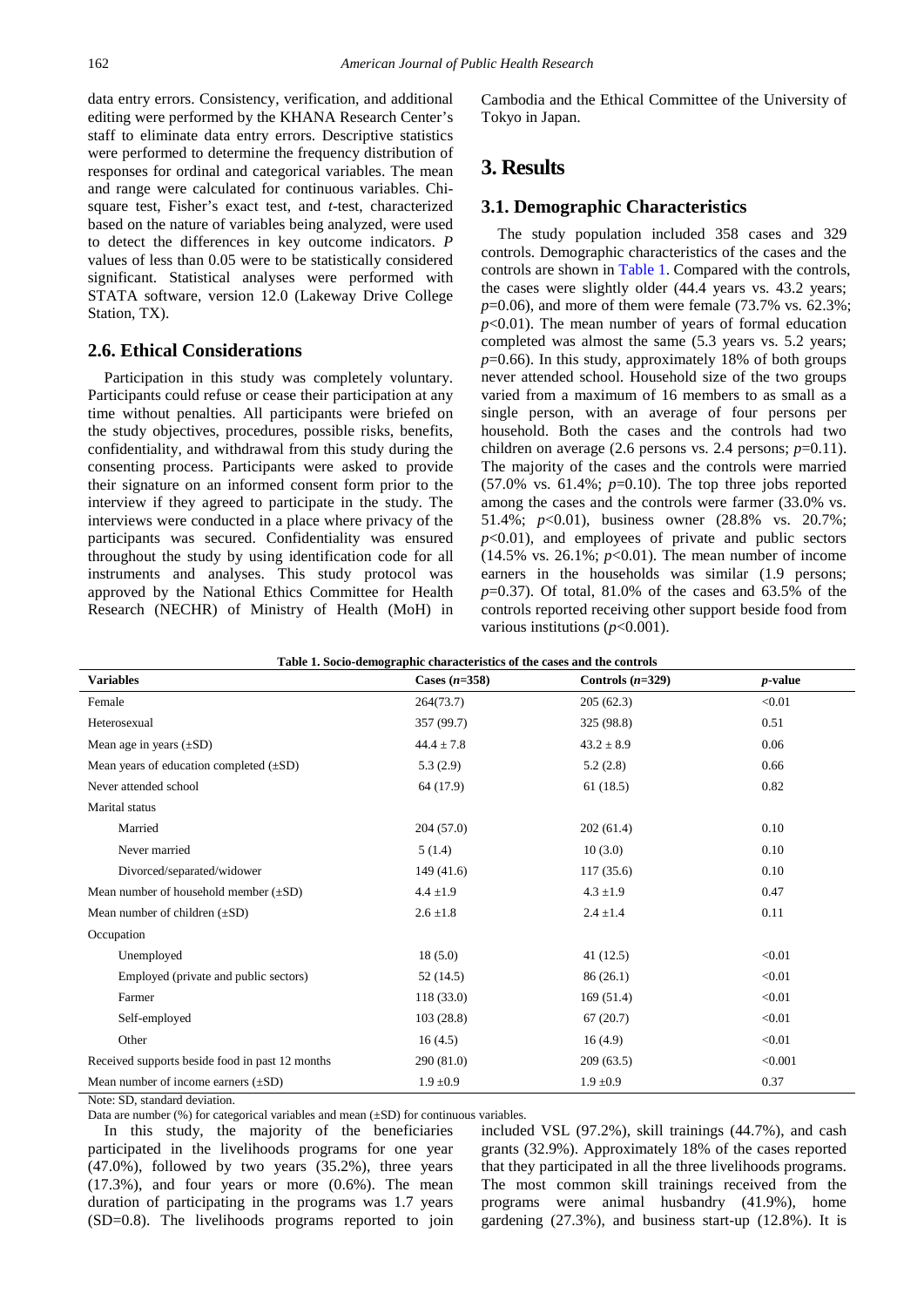worth-noting that about 79% of the beneficiaries said that they practiced what they had learnt.

#### **3.2. Socio-economic Status**

[Table 2](#page-4-0) shows comparisons of socio-economic status among the cases and the controls. The mean of monthly income varied according to the duration in the livelihoods programs. Overall, there was no significant difference between the cases and the controls with respect to mean of monthly income earned (USD121.0 vs. USD124.1; *p*=0.85).

<span id="page-4-0"></span>

| Table 2. Comparisons of economic status among the cases and the controls                                                                                                                                              |                                                                                                                   |                    |                 |  |
|-----------------------------------------------------------------------------------------------------------------------------------------------------------------------------------------------------------------------|-------------------------------------------------------------------------------------------------------------------|--------------------|-----------------|--|
| <b>Variables</b>                                                                                                                                                                                                      | Cases $(n=358)$                                                                                                   | Controls $(n=329)$ | <i>p</i> -value |  |
| Mean monthly income $(\pm SD, US\$ )                                                                                                                                                                                  | $121 \pm 145$                                                                                                     | $124 \pm 181$      | 0.85            |  |
| Had a loan                                                                                                                                                                                                            | 265(74.0)                                                                                                         | 234(71.1)          | 0.39            |  |
| Source of loan                                                                                                                                                                                                        |                                                                                                                   |                    |                 |  |
| Friend/neighbor                                                                                                                                                                                                       | 33(12.3)                                                                                                          | 49(20.8)           | 0.01            |  |
| <b>NGO</b>                                                                                                                                                                                                            | 78 (29.2)                                                                                                         | 33(14.0)           | < 0.01          |  |
| Bank/microfinance institution                                                                                                                                                                                         | 169(62.3)                                                                                                         | 107(45.3)          | < 0.01          |  |
| Purpose of loan                                                                                                                                                                                                       |                                                                                                                   |                    |                 |  |
| Medical expense                                                                                                                                                                                                       | 96(40.6)                                                                                                          | 74 (27.7)          | $0.00\,$        |  |
| Household consumption                                                                                                                                                                                                 | 39(16.5)                                                                                                          | 66(25.5)           | 0.13            |  |
| Agriculture activities                                                                                                                                                                                                | 56 (23.7)                                                                                                         | 63(23.6)           | 0.27            |  |
| Mean amount of loan $(\pm SD, US\$ )                                                                                                                                                                                  | $577 \pm 145$                                                                                                     | $639.2 \pm 112$    | 0.52            |  |
| Sold off assets                                                                                                                                                                                                       | 106(29.6)                                                                                                         | 91 (29.2)          | 0.57            |  |
| Sold off assets for medical expense                                                                                                                                                                                   | 27(25.0)                                                                                                          | 31(34.3)           | < 0.01          |  |
| Mean expense on medical care last month $(\pm SD, US\$ )                                                                                                                                                              | $49 \pm 92$                                                                                                       | $75 \pm 345$       | 0.16            |  |
| Had an ID Poor card                                                                                                                                                                                                   | 212(59.0)                                                                                                         | 220 (66.9)         | 0.03            |  |
| Children currently not in school<br>$\cdot$ $\cdot$<br>$\mathbf{r}$ $\mathbf{r}$ $\mathbf{r}$ $\mathbf{r}$ $\mathbf{r}$ $\mathbf{r}$ $\mathbf{r}$ $\mathbf{r}$ $\mathbf{r}$<br>$\overline{\mathbf{1500}}$<br>$\sim$ 1 | 26(7.2)<br>$\alpha$<br>$\mathbf{1}$ $\mathbf{1}$ $\mathbf{1}$ $\mathbf{1}$ $\mathbf{1}$ $\mathbf{1}$ $\mathbf{1}$ | 36(11.0)           | 0.04            |  |

Notes: ID, Identification; NGO, non-governmental organization; SD, standard deviation.

<span id="page-4-1"></span>Data are number  $(\%)$  for categorical variables and mean  $(\pm SD)$  for continuous variables.



**Figure 1.** Comparisons of mean of monthly income by number of years in the livelihoods programs among the cases and the controls

Note: Mean monthly income is in U.S. dollars.

However, as depicted in [Figure 1,](#page-4-1) the means of monthly income of the beneficiaries increased gradually when they stayed longer in the programs. The mean of monthly income of beneficiaries who attended the programs for three years or more was 13.6% higher than the controls.

Concerning debts, approximately 70% of the cases and the controls reported borrowing money from loan providers. Compared to the controls, the cases were significantly more likely to borrow from the

banks/microfinance institutions or NGOs (62.3% vs. 45.2; *p*<0.01 and 29.2% vs. 14.0%; *p*<0.01, respectively) and less likely to borrow from friends or neighbors (12.3% vs. 20.8%; *p*<0.01). Although not statistically significant, beneficiaries in this study were less likely to borrow to supplement their household consumption (16.5% vs. 25.5%; *p*=0.13). However, they were significantly more likely to borrow for medical expense compared to the controls (40.6% vs.  $27.7\%$ ;  $p<0.01$ ). It is worth-noting that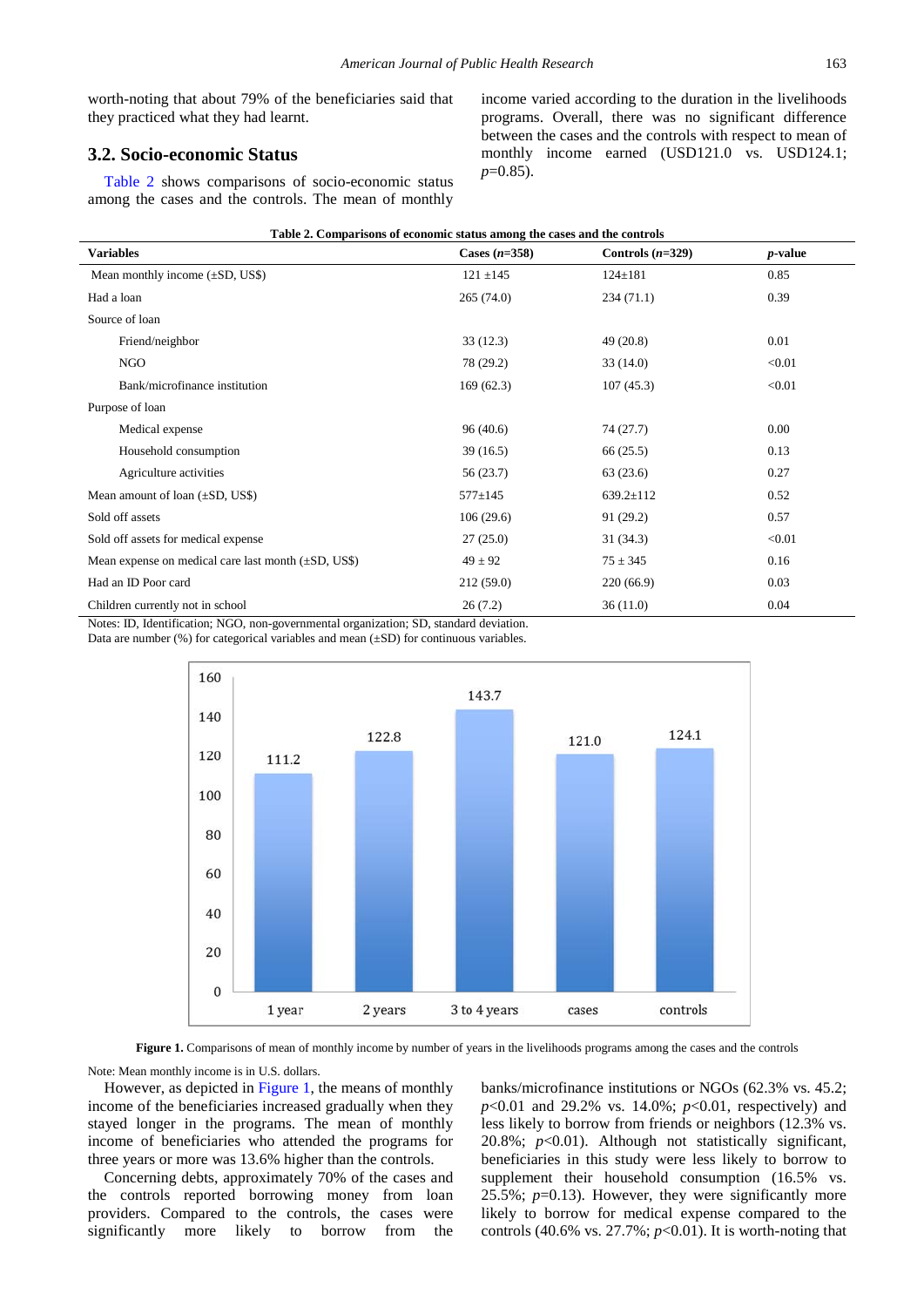the mean amount of money borrowed in the past 12 months for the cases was slightly smaller than the controls, but the deference was not statistically significant (USD577.5 vs. USD639.2, *p*=0.52).

Regarding household assets, a significantly lower proportion of the cases reported selling off their assets for medical expenses compared to that of the controls (25.0% vs.  $34.3\%$ ;  $p<0.01$ ). In addition, the mean amount of money spent on medical care was smaller among the cases (USD48.7 vs. USD74.9; *p*=0.16). Concerning child education, the proportion of children who were not currently in school was significantly lower among the cases (7.0% vs. 11.0%; *p*=0.04).

### **3.3. Food Insecurity**

As shown in [Table 3,](#page-5-0) the proportion of the cases who reported having three meals per day in the past week was significantly higher than that of the controls (72.1% vs. 60.2%;  $p<0.01$ ). In addition, the proportion of the cases who reported receiving food assistance in the past 12 months was significantly lower than that of the controls (38.0% vs. 46.2%; *p*=0.02).

Although a higher proportion of the cases in this study reported having three meals per day and depending less on food assistance from NGOs, assessment through HFIAS still showed high level of food insecurity among both the cases and the controls. A high proportion of the cases and the controls reported having limited choices in the types of food that they consumed, eating a few kinds of food, and eating a smaller portion of food (79.0% vs. 78.1%, *p*=0.82; 63.4% vs. 72.0%, *p*=0.01; 63.1% vs. 67.8%, *p*=0.19, respectively). However, the HFIAS score for frequency of occurrence showed significantly less severity of food insecurity (access) among the cases than that among the controls (mean, 9.9 vs.10.8; *p*=0.04).

| Table 3. Comparisons of food insecurity indicators among the cases and the controls |  |  |
|-------------------------------------------------------------------------------------|--|--|
|-------------------------------------------------------------------------------------|--|--|

<span id="page-5-0"></span>

| Variables (in the past 4 weeks)            | Cases $(n=358)$ | Controls $(n=329)$ | <i>p</i> -value |
|--------------------------------------------|-----------------|--------------------|-----------------|
| Had three meals per day last week          | 258(72.1)       | 198(60.2)          | < 0.01          |
| Received food assistance in past 12 months | 136(38.0)       | 152 (46.2)         | 0.02            |
| Worried about food                         | 302(84.3)       | 287 (87.2)         | 0.24            |
| Occurred often                             | 151(50.0)       | 183(63.8)          | < 0.01          |
| Unable to eat preferred foods              | 283(79.0)       | 257(78.1)          | 0.82            |
| Occurred often                             | 98 (34.6)       | 114(44.3)          | < 0.01          |
| Ate just a few kinds of foods              | 227(63.4)       | 237(72.0)          | 0.01            |
| Occurred often                             | 97(42.7)        | 120(50.6)          | 0.14            |
| Ate a smaller meal                         | 231 (64.5)      | 221(67.1)          | 0.43            |
| Occurred often                             | 58 (25.1)       | 66(29.7)           | 0.52            |
| Mean total score $(\pm SD)$                | 9.9(5.6)        | 10.8(5.9)          | 0.04            |

Note: SD, standard deviation. Data are number (%), unless specified.

## **3.4. Health and Antiretroviral Therapy (ART)**

As shown in [Table 4,](#page-5-1) although not statistically significant, the proportion of the cases who rated their overall health as good was higher than that of the control subjects (22.9% vs. 19.4%; *p*= 0.29). The proportion of the cases who rated their QOL as good was significantly higher than that of the controls  $(15.7\% \text{ vs. } 12\%; p = 0.02)$ . Level of adherence to ART was generally high among both groups, and no significant difference was found.

<span id="page-5-1"></span>

| Table 4. Comparisons of health and ART use among the cases and the controls |                           |                              |                 |  |
|-----------------------------------------------------------------------------|---------------------------|------------------------------|-----------------|--|
| <b>Variables</b>                                                            | <b>Cases</b><br>$(n=358)$ | <b>Controls</b><br>$(n=329)$ | <i>p</i> -value |  |
| Self-rated health                                                           |                           |                              |                 |  |
| Good                                                                        | 82 (22.9)                 | 64 (19.4)                    | 0.29            |  |
| Self-rated quality of life                                                  |                           |                              |                 |  |
| Good                                                                        | 56 (15.7)                 | 46(12.5)                     | 0.02            |  |
| Currently on ART                                                            | 350 (97.8)                | 322 (97.8)                   | 0.92            |  |
| Mean of duration using ART (in years, $\pm SD$ )                            | $6.8 \pm 3.2$             | $6.8 \pm 3.6$                | 0.40            |  |
| Mean of distance to ART center $(km, \pm SD)$                               | $21.4 \pm 27.4$           | $18.5 \pm 24.5$              | 0.16            |  |
| Mean of transpiration free (USD, $\pm SD$ )                                 | $3.6 \pm 4.2$             | $3.9 \pm 6.3$                | 0.46            |  |
| Taking ART one or two times per day                                         | 347 (99.1)                | 317 (98.4)                   | 0.90            |  |
| Did not miss ART in past four days                                          | 349 (99.7)                | 321 (99.7)                   | 0.95            |  |
| Took ART on schedule                                                        | 302(86.3)                 | 273 (84.7)                   | 0.54            |  |
| Never skipped taking ART                                                    | 326(93.1)                 | 298 (92.5)                   | 0.94            |  |
| Missed ART in the past 30 days (days, $\pm SD$ )                            | $2.6 \pm 2.6$             | $1.5 \pm 1.2$                | 0.17            |  |
| Mean CD4 count at last blood test $(\pm SD)$                                | $519.0 \pm 528.6$         | $495 \pm 260.2$              | 0.26            |  |

Notes: Data are number (%) of subjects, unless otherwise indicated; ART, antiretroviral therapy.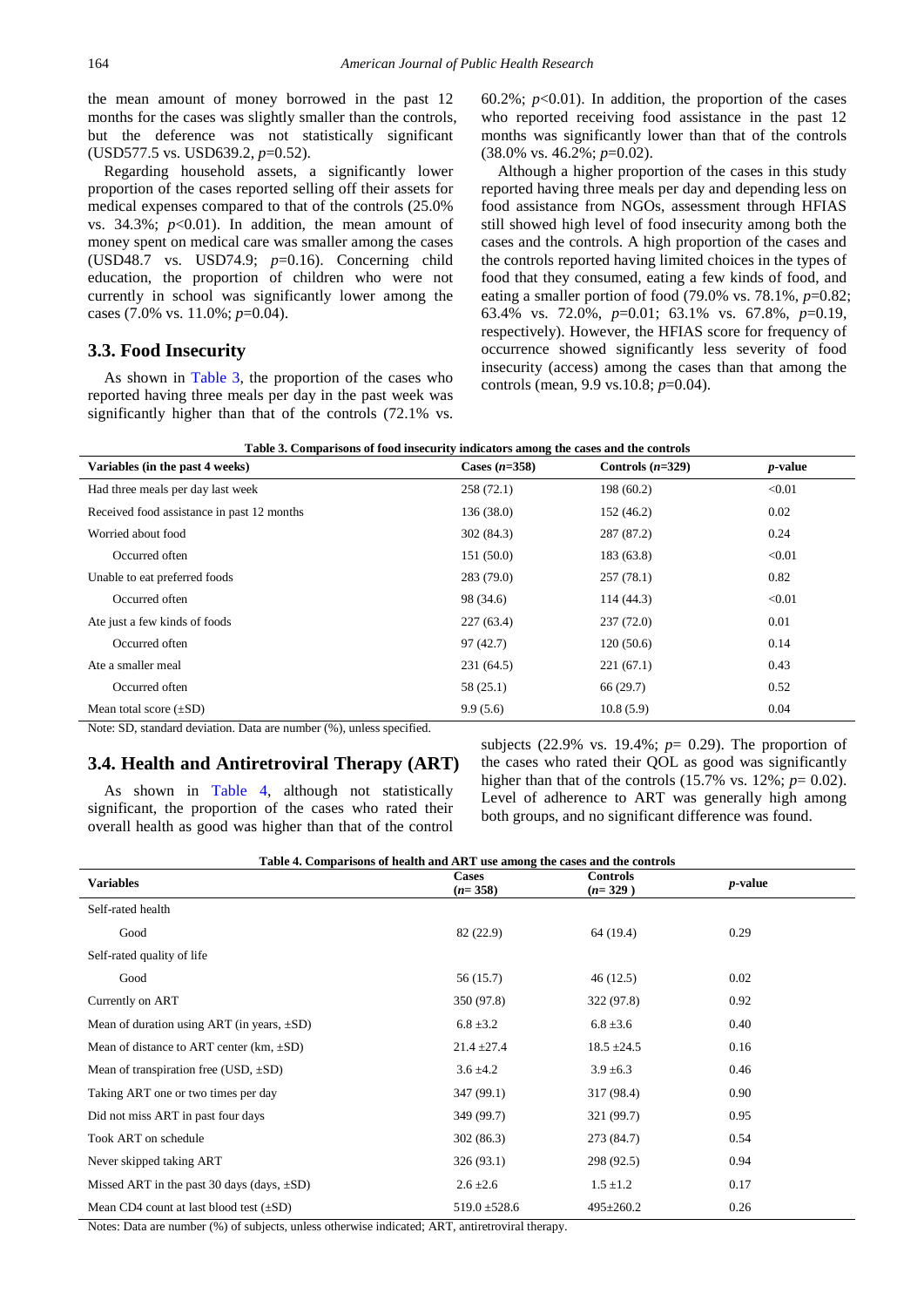## **3.5. Psychological Well-being**

[Figure 2](#page-6-0) shows that, compared to the controls, the cases were significantly less likely to report that they felt guilty being HIV-positive persons (64.5% vs. 71.7 %; *p*=0.04). Although statistically not significant, the proportion of the cases who said they felt ashamed, dirty, and worthless being HIV-positive persons was smaller than that of the controls (62.6% vs. 65.9%, *p*=0.35; 52.0% vs. 57.4%; *p*=0.15; 38.7% vs. 42.5%, *p*=0.34, respectively). Furthermore, the proportion of the cases who said that they had difficulty revealing their HIV status to others and hid their HIV status from others was also smaller than that of the controls (40.8% vs.45.9%, *p*=0.18; 17.3% vs. 19.7%, *p*=0.41, respectively).

<span id="page-6-0"></span>

**Figure 2.** Comparisons of feelings related to HIV among the cases and the controls

As shown in [Table 5,](#page-6-1) the mean total score of DSHSCL for the cases was significantly lower than that for the controls (1.9 vs. 2.0; *p*=0.02). In addition, the proportion of the cases who had a cut-off score smaller than 1.75, which indicated less depressive symptoms, was also significantly higher than that of the controls (42.4% vs. 36.2%; *p*=0.05). The mean total score of self-esteem was 21.2 (SD= 3.3) among the cases and 21.4 (SD= 3.4) among the controls, indicating moderate self-esteem. If looking at the individual questions, both the cases and the controls still reported having less respect for themselves. The support received by the cases and the controls were not significantly different. The mean total score was about 60 points, which indicated good social support for both the cases and the controls in this study.

**Table 5. Comparisons of depressive symptoms, self-esteem, and emotional support received among the cases and the controls**

<span id="page-6-1"></span>

| <b>Variables</b>                                           | Cases<br>$(n=358)$ | Controls<br>$(n=329)$ | <i>p</i> -value |
|------------------------------------------------------------|--------------------|-----------------------|-----------------|
| Mean total scores of depressive symptoms $(\pm SD)$        | $1.9 \pm 0.5$      | $2.0 \pm 0.5$         | 0.02            |
| Scores of depressive symptoms $< 1.75$                     | 152 (42.4)         | 119 (36.2)            | 0.05            |
| Mean total scores of self-esteem $(\pm SD)$                | $21.2 \pm 3.3$     | $21.4 + 3.4$          | 0.60            |
| Mean total scores of emotional support received $(\pm SD)$ | 59.9 (12.5)        | 59.4 (12.7)           | 0.57            |

Note: Standard deviations are in the parentheses.

## **4. Discussion**

KHANA's livelihoods programs aim to improve the socio-economic conditions of the vulnerable households, including PLHIV and key populations, and to alleviate the socio-economic and human impacts of HIV on the individuals, families, and communities. Several positive outcomes are spotted through the comparisons of key indicators, such as income, debt, food security, mental health, and QOL among the cases and the controls in this study.

At the end of 2015, KHANA expected to see about 80% of the households supported by the livelihoods programs increase their income. Although the baseline data were not collected, the control group was used to tell the difference.

The mean of monthly income of the cases was moderately higher than that of the controls in the third year of the programs. The analysis of the cases' monthly income according to the number of years in the livelihoods programs showed that it rose gradually from the first year onwards. This steady improvement in the monthly income highlights the important role of KHANA's livelihoods programs in upgrading PLHIV's economic status, which has also been illustrated in previous studies in Cambodia [\[45,55\].](#page-9-18) A study to evaluate a homestead food production program conducted by Helen Keller International Cambodia showed that the median of monthly income from home gardening of PLHIV in Battambang province who participated in the program for two years rose from USD12.5 to USD20. Similarly, studies in other developing countries have also indicated the effectiveness of livelihoods programs in mitigating the socio-economic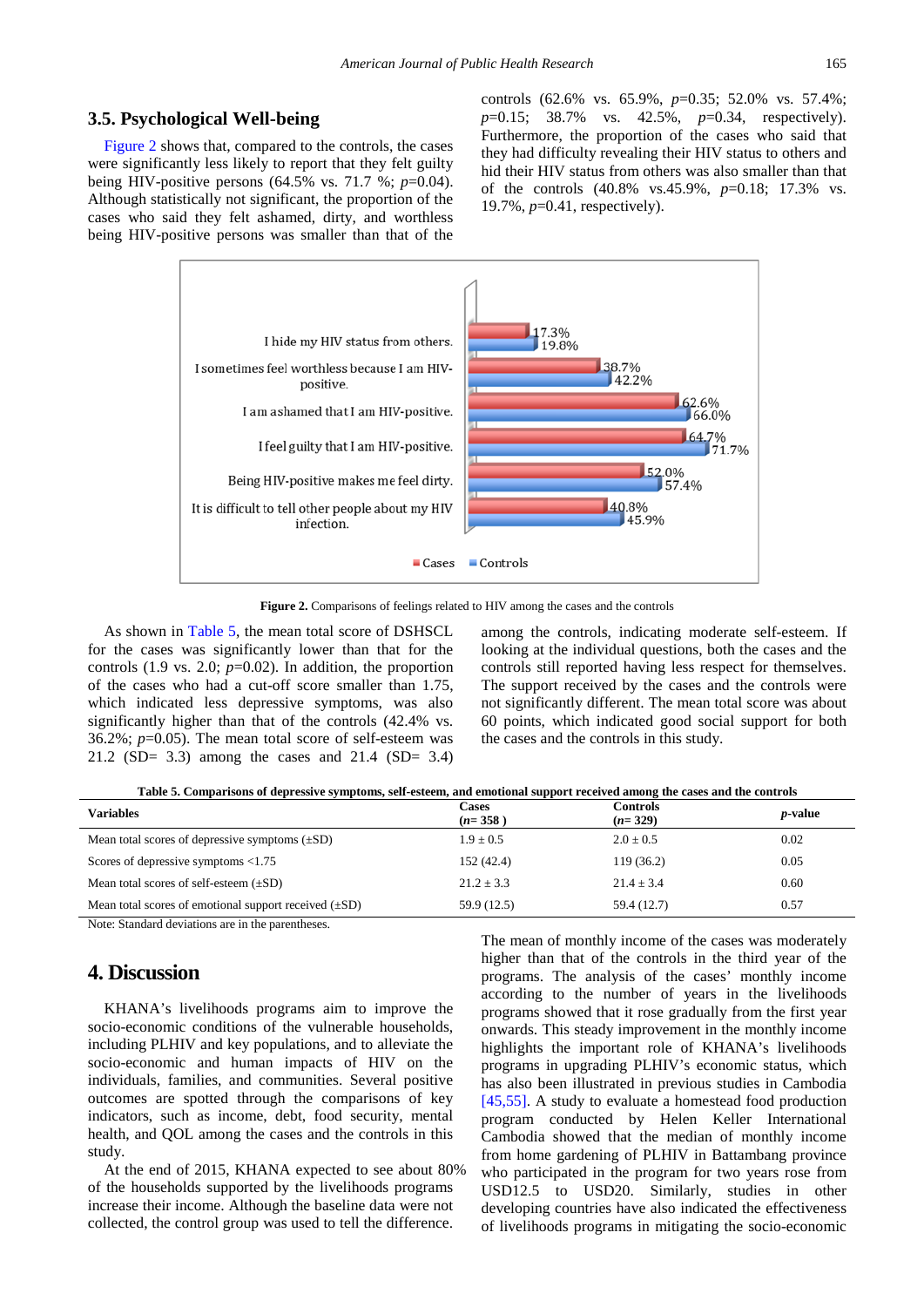impacts of HIV. The VSL of CARE Cote d'Ivoire has been proved to be effective in improving access to loans to restart or expand PLHIV's income generation activities [\[56\].](#page-9-27) In Thailand, the Positive Partnership Project established by the Population and Community Development Association, in which an HIV-negative individual was required to team up with an HIV-positive person to be eligible for loans for income generating activities, has been shown to improve the economic conditions of participating PLHI[V \[39\].](#page-9-12)

In addition, KHANA also expected to see about 80% of the supported households improve their livelihoods and vocational capacity. In this study, we found that about 72% of KHANA's beneficiaries reported having three meals per day in the past week compared to only 60% of the controls. Moreover, the mean total score for frequency of occurrence also showed less severity of food insecurity among the cases than that among the controls. This improvement reflects the strength of the programs in securing livelihoods of the supported households. As indicated in a qualitative review of KHANA's livelihoods programs conducted in 2013, the beneficiaries who were in the VSL groups were able to borrow loans from their groups with a low interest rate to expand their business, to buy inputs for their vegetable gardens, or to start animal husbandry. Raising chicken was rather popular among the beneficiaries because they could get cash in hands quickly from selling them to settle family urgency or consume them when they did not have money to buy other preferred foods. This quick cash generation together with access to loans from the VSL groups also helped keep children in school and divert the risk of borrowing money from private moneylenders with high interest rate [\[45\].](#page-9-18) Similarly, findings in this study showed that the number of 6-17 year-old children of the beneficiaries who were not currently in school was smaller than that of the controls. On the other hand, the cases were more likely to get loans from formal institutions such as NGOs, microfinance institutions or banks, and were less likely to borrow to supplement food consumption compared to the controls. Concerning vocational trainings, although we cannot tell how many households in this study improved their vocational capacity, about 79% of the beneficiaries reported practicing what they had learnt from the livelihoods programs.

Further, KHANA also expected to see 80% of the supported households have a dedicated budget source to improve health outcomes. Even though the study did not include specific indicators to measure the budget allocated for improving health for the cases and the controls, several key indicators in the health section indicated that the cases were in a better health condition compared to the controls. The proportion of the cases who self-rated their quality of life as good was higher than that of the controls. In addition, the CD4 cell count of the cases was also higher than that of the controls. Again, this positive outcome underscores the effectiveness of KHANA's livelihoods programs and several forms of support that KHANA's IPs have provided to its beneficiaries including transportation fee to the ART center, health education, food, children's schooling, and so on. In addition, monthly VSL meetings might as well play roles in upgrading the quality of life of the beneficiaries because they did not only meet to discuss VSL business, but various issues including personal health, ART, family situation, farming, and animal husbandry [\[45\].](#page-9-18) Studies from Nepal, Thailand, China, and Africa have also shown that community support is crucial in upgrading quality of life of PLHIV [\[56,57,58\].](#page-9-27)

Concerning psychological well-being, even though the level of internalized stigma among the cases was lower than that among the controls in this study, the prevalence of feeling guilty among the cases remained high compared to regional data [\[59\].](#page-10-0) A regional study illustrated that the proportion of PLHIV who reported feeling guilty ranged from 43% in Sri Lanka to 76% in the Philippines. The prevalence in this study was 64.7% among the cases. Similarly, the proportion of the cases who reported feeling ashamed was also fairly high (62.6%) compared to the regional study, which ranged from 54% in Sri Lanka to 76% in Pakistan [\[59\].](#page-10-0) The level of depressive symptoms among the cases was also relatively high; although, the mean total score among the cases was lower than that among the controls. The mean total score was higher than the standard cut-off score, which indicated the presence of depressive symptom among this group. Discussion about their issues or concerns during self-help group and VSL meetings, and health education, may have helped to reduce stigma and increase self-esteem among this population, but might not have been enough. Increasing support from partners, family members, and friends may counteract the negative impacts of HIV on psychological well-being of PLHIV. Issues related to internalized stigma, mental health, self-esteem, and emotional support should be reinforced during health education and social gatherings to expand support and build self-confidence among this population. It is important to note that women with HIV were dominant in this study. Gender sensitivity and differences should be considered given a cultural norm controlling women's behaviors in Cambodia. A cross-sectional retrospective study in Europe depicted that women with HIV received less emotional support than men with HIV and did not benefit from the emotional support they reported receiving [\[60\].](#page-10-1)

There are some limitations in this study. First, the baseline survey had not been conducted, thus we did not really know what would have happened to the cases if they had not participated in the livelihoods programs. Second, due to the self-reported measures, the results might be affected by social desirability and recall biases in their responses to the interviews. Third, only six out of the 13 provinces where the livelihoods programs had been implemented were purposively selected as study sites due to a budget constraint. This might limit the generalizability of the study findings. Fourth, the initial plan was to interview the cases who were in the programs for at least two years, but the size of the population was too small. Thus, to get the required sample for the cases, the beneficiaries who just entered the programs for one year were also included in the survey. It was somehow difficult to detect the difference extensively in the early stage of support.

## **5. Conclusions**

Consistent with other studies in Asia and Africa, the findings of this study portray the positive impacts of KHANA's livelihoods programs in maintaining and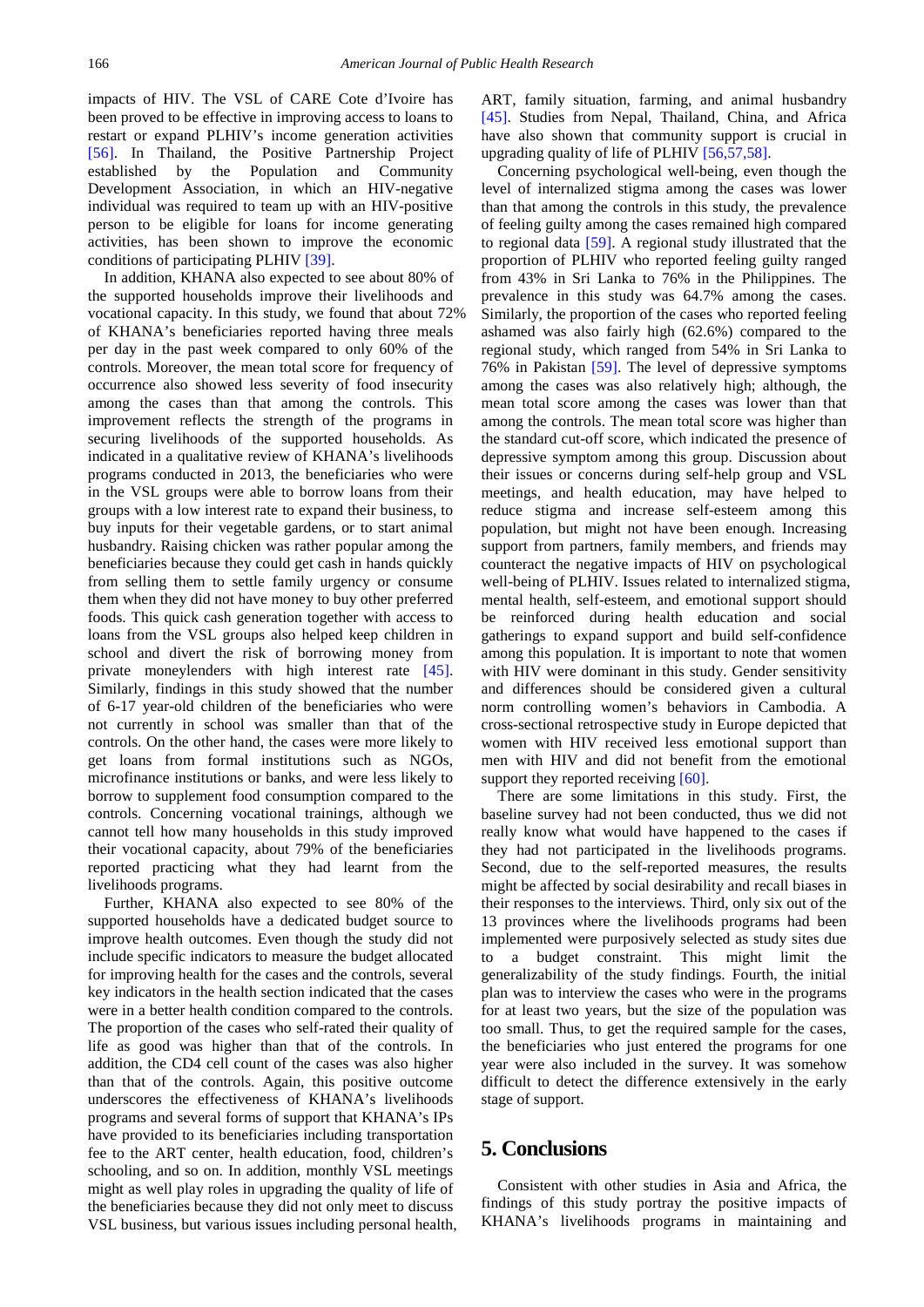upgrading the livelihoods and QOL of PLHIV in Cambodia. In this study, the beneficiaries could cope with the economic difficulties better than the non-beneficiaries. Income of the supported households has improved gradually from the first year onwards. In addition, the beneficiaries' ways of getting loans had also changed through these programs. They were more likely to turn to formal loan providers than private moneylenders, which usually charge higher interest rates, compared to the nonbeneficiaries. Further, they owed smaller amount of money to loan providers and were less likely to sell off household assets for medical expenses, compared to the non-beneficiaries. The level of food insecurity was also lower among the beneficiaries, and they depended less on food assistance from outside. It is worth-noting that the rate of dropouts from schools among the beneficiaries' children was also smaller than that of the nonbeneficiaries'. With these positive changes in the livelihoods of the beneficiaries, KHANA's livelihoods programs should be scaled up to support PLHIV and vulnerable households across the country.

Despite the significant improvements in the livelihoods of the beneficiaries, the levels of stigma and psychological problems among the beneficiaries reported in this study remained high compared to the regional data. Although the psychological well-being of the beneficiaries was better than that of the non-beneficiaries, more need to be done to bolster it. Future studies should collect additional information to identify factors that could potentially impact on mental health of the beneficiaries. It will be helpful to understand why the beneficiaries still felt this way although they had received several forms of support from KHANA's IPs. Special intervention programs are necessary to downgrade the stigma and improve the psychological well-being of PLHIV in Cambodia.

## **Statement of Competing Interests**

The authors declare that they have no competing interests.

# **Authors' Contributions**

Principal investigator: SY. Developed the protocol and tools: MS, ST, KT, SS, SS, and SY. Drafted the manuscript: KT and ST. Performed the statistical analyses: KT and ST. Led data collection: MS and SS. Reviewed literature and wrote the manuscript: KT, ST, CN and SY. Provided comments and inputs on the manuscript: KT, ST, MS, SS, SS, CN, and SY.

## **Acknowledgements**

We thank research assistants, data collection teams, KHANA's livelihoods team, KHANA's implementing partners, outreach workers, and all the participants for their excellent contribution to this study. This study was funded by the United States Agency for International Development (USAID). Contents of this paper are the responsibility of the authors and do not reflect the view of USAID or our respective institutions.

#### **References**

- <span id="page-8-0"></span>[1] UNAIDS, Global Report. *UNAIDS report on the global AIDS epidemic 2013.* UNAIDS: Geneva, Switzerland, 2013.
- <span id="page-8-1"></span>[2] Samji, H., Cescon, A., Hogg, R.S., Modur, S.P., Althoff, K.N., Buchacz, K., et al. "Closing the gap: increases in life expectancy among treated HIV-positive individuals in the United States and Canada." *PLOS One*, 8(12). e81355. 2013.
- [3] Slaymaker, E., Todd, J., Marston, M., Calvert, C., Michael, D., Nakiyingi-Miiro, J., et al. "How have ART treatment programmes changed the patterns of excess mortality in people living with HIV? Estimates from four countries in East and Southern Africa." *Global Health Action*, 7. 22789. 2014.
- <span id="page-8-2"></span>[4] Sherr, L., Clucas, C., Harding, R., Sibley, E., Catalan, J. "HIV and depression – a systematic review of interventions." *Psychological Health Medicine*, 16(5). 493-527. 2011.
- [5] Lowther, K., Selman, L., Harding, R., Higginson, I.J. Experience of persistent psychological symptoms and perceived stigma among people with HIV on antiretroviral therapy (ART): A systematic review. *International Journal of Nursing Studies*, 51(8). 1171-89. 2014.
- <span id="page-8-3"></span>[6] Musumari, P.M., Wouters, E., Kayembe, P.K., Kiumbu Nzita, M., Mbikayi, S.M., Suguimoto, S.P., et al. "Food insecurity is associated with increased risk of non-adherence to antiretroviral therapy among HIV-infected adults in the Democratic Republic of Congo: a cross-sectional study." *PLoS One*, 9(1). e85327. 2014.
- [7] Weiser, S.D., Palar, K., Frongillo, E.A., Tsai, A.C., Kumbakumba, E., Depee, S., et al. "Longitudinal assessment of associations between food insecurity, antiretroviral adherence and HIV treatment outcomes in rural Uganda." *AIDS*, 28(1). 115-20. 2014.
- [8] Kalichman, S.C., Hernandez, D., Cherry, C., Kalichman, M.O., Washington, C., Grebler, T. "Food Insecurity and Other Poverty Indicators Among People Living with HIV/AIDS: Effects on Treatment and Health Outcomes." *Journal of Community Health*, 39(6). 1133-9. 2014.
- [9] Young, S., Wheeler, A.C., McCoy, S.I., Weiser, S.D. "A Review of the Role of Food Insecurity in Adherence to Care and Treatment Among Adult and Pediatric Populations Living with HIV and AIDS." *AIDS and Behavior*, 18 Suppl 5. S505-15. 2013.
- [10] Franke, M.F., Murray, M.B., Muñoz, M., Hernández-Díaz, S., Sebastián, J.L., Atwood, S., et al. "Food insufficiency is a risk factor for suboptimal antiretroviral therapy adherence among HIVinfected adults in urban Peru." *AIDS and Behavior*, 15(7). 1483-9. 2011.
- [11] Tiyou, A., Belachew, T., Alemseged, F., Biadgilign, S. "Food insecurity and associated factors among HIV-infected individuals receiving highly active antiretroviral therapy in Jimma zone Southwest Ethiopia." *Nutrition Journal*, 11: 51. 2012.
- [12] Berhe, N., Tegabu, D., Alemayehu, M. "Effect of nutritional factors on adherence to antiretroviral therapy among HIV-infected adults: a case control study in Northern Ethiopia." *BMC Infectious Diseases*, 13. 233. 2013.
- <span id="page-8-5"></span>[13] Weiser, S.D., Yuan, C., Guzman, D., Frongillo, E.A., Riley, E.D., Bangsberg, D.R., et al. "Food insecurity and HIV clinical outcomes in a longitudinal study of homeless and marginally housed HIV-infected individuals in San Francisco." *AIDS*, 27(18). 2953-8. 2013.
- <span id="page-8-4"></span>[14] Foof and Agriculture Organization of the United Nations (FAO). *The State of Food Insecurity in the World - Meeting the 2015 international hunger targets: taking stock of uneven progress.* FAO: Rome, Italy, 2015.
- [15] Nagata, J.M., Magerenge, R.O., Young, S.L., Oguta, J.O., Weiser, S.D., et al. *"Social determinants, lived experiences, and consequences of household food insecurity among persons living with HIV/AIDS on the shore of Lake Victoria, Kenya." AIDS Care*, 24(6). 728-36. 2012.
- [16] Weiser, S.D., Gupta, R., Tsai, A.C., Frongillo, E.A., Grede, N., Kumbakumba, E., et al. "Changes in food insecurity, nutritional status, and physical health status after antiretroviral therapy initiation in rural Uganda." *Journal of Acquired Immune Deficiency Syndromes*, 61(2). 179-86. 2012.
- [17] Anema, A., Kerr, T., Milloy, M.J., Feng, C., Montaner, J.S., Wood, E. "Relationship between hunger, adherence to antiretroviral therapy and plasma HIV RNA suppression among HIV-positive illicit drug users in a Canadian setting." *AIDS Care*, 26(4). 459-65. 2014.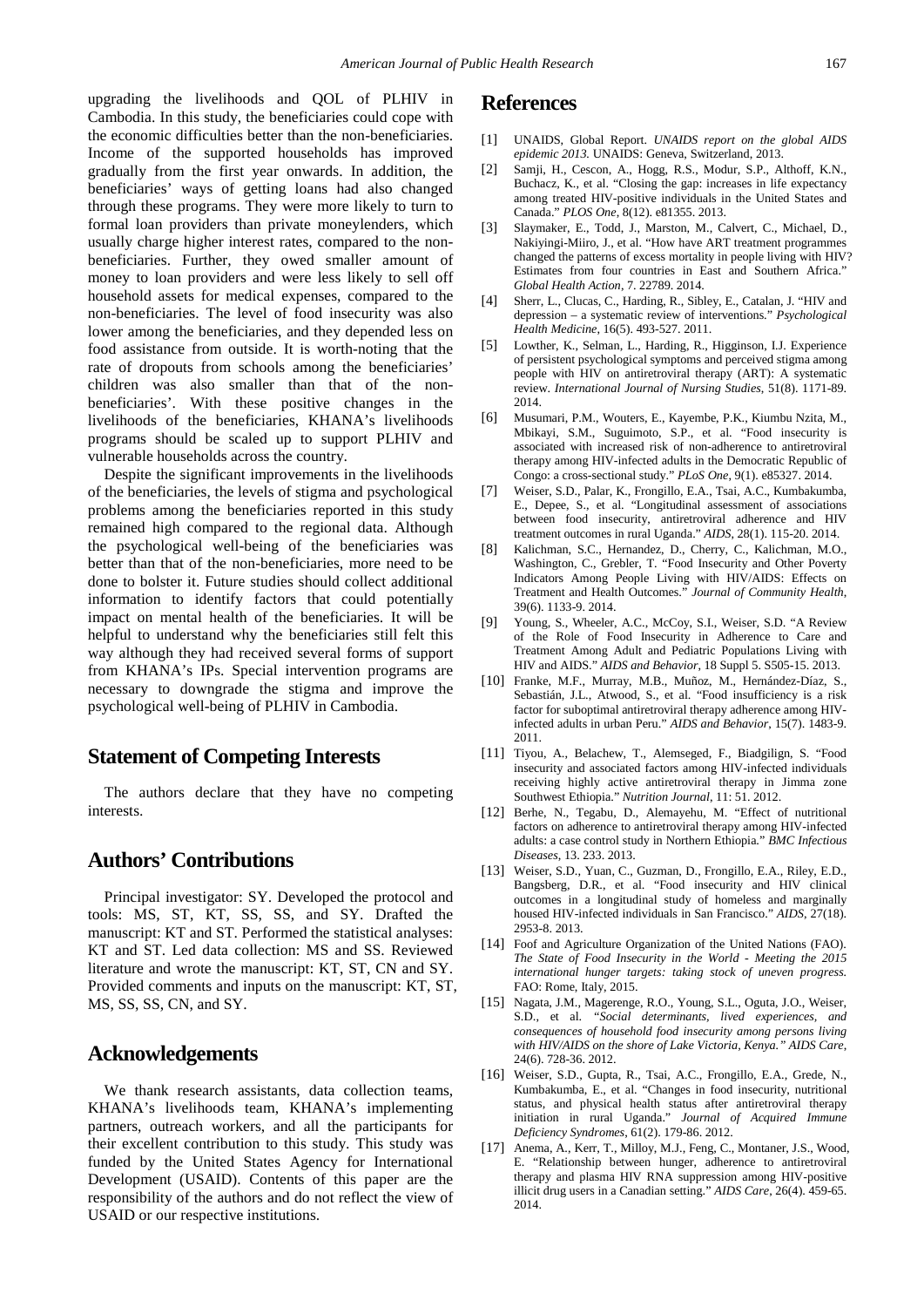- <span id="page-9-5"></span>[18] Cole, S.M., Tembo, G. "The effect of food insecurity on mental health: panel evidence from rural Zambia." *Social Science & Medicine*, 73(7). 1071-9. 2011.
- <span id="page-9-0"></span>[19] Weiser, S.D., Young, S.L., Cohen, C.R., Kushel, M.B., Tsai, A.C., Tien, P.C., et al. "Conceptual framework for understanding the bidirectional links between food insecurity and HIV/AIDS." *American Journal of Clinical Nutrition*, 94(6). 1729s-1739s. 2011.
- <span id="page-9-1"></span>[20] Hosegood, V., Preston-Whyte, E., Busza, J., Moitse, S., Timaeus, I.M. "Revealing the full extent of households' experiences of HIV and AIDS in rural South Africa. *Social Science & Medicine,* 65(6). 1249-59. 2007.
- [21] Gillespie, S., Kadiyala, S. *HIVAIDS and food and nutrition secuirity. Food Policy Review 7.* International Food Policy Research Institute: Washington DC, the Uinited States, 2005.
- <span id="page-9-2"></span>[22] World Food Program (WFP), World Health Organization (WHO), UNAIDS. *HIV, food security, and nutrition. Policy Brief.* WFP/WHO/UNAIDS: Geneva, Switzerland, 2008.
- <span id="page-9-6"></span>[23] Weiser, S.D., Fernandes, K.A., Brandson, E.K., Lima, V.D., Anema, A., Bangsberg, D.R., et al. "The association between food insecurity and mortality among HIV-infected individuals on HAART." *Journal of Acquired Immune Deficiency Syndromes*, 52(3). 342-9. 2009.
- <span id="page-9-3"></span>[24] Miller, C.L., Bangsberg, D.R., Tuller, D.M., Senkungu, J., Kawuma, A., Frongillo, E.A., et al. "Food insecurity and sexual risk in an HIV endemic community in Uganda." *AIDS and Behavior*, 15(7). 1512-9. 2011.
- [25] Weiser, S.D., Leiter, K., Bangsberg, D.R., Butler, L.M., Percy-de Korte, F., Hlanze, Z., et al. "Food insufficiency is associated with high-risk sexual behavior among women in Botswana and Swaziland." *PLoS Medicine*, 4(10). 1589-97. 2007.
- [26] Normén, L., Chan, K., Braitstein, P., Anema, A., Bondy, G., Montaner, J.S., et al. "Food insecurity and hunger are prevalent among HIV-positive individuals in British Columbia, Canada." *Journal of Nutrition*, 135(4). 820-5. 2005.
- <span id="page-9-4"></span>[27] Weiser, S.D., Tsai, A.C., Gupta, R., Frongillo, E.A., Kawuma, A., Senkungu, J., et al. "Food insecurity is associated with morbidity and patterns of healthcare utilization among HIV-infected individuals in a resource-poor setting." *AIDS*, 26(1). 67-75. 2012.
- [28] Tsai, A.C., Bangsberg, D.R., Frongillo, E.A., Hunt, P.W., Muzoora, C., Martin, J.N., et al. "Food insecurity, depression and the modifying role of social support among people living with HIV/AIDS in rural Uganda." *Social Science & Medicine,* 74(12). 2012-9. 2012.
- [29] Birbeck, G.L., Kvalsund, M.P., Byers, P.A., Bradbury, R., Mang'ombe, C., Organek, N., et al. "Neuropsychiatric and socioeconomic status impact antiretroviral adherence and mortality in rural Zambia." *American Journal Tropical Medicine and Hygiene*, 85(4). 782-9. 2011.
- <span id="page-9-7"></span>[30] UNAIDS. *Administrative Committee on Coordination/Sub-Committee on Nutrition, Nutrition and HIV/AIDS*. UNAIDS: Geneva, Switzerland, 2001.
- <span id="page-9-8"></span>[31] Yager, J.E., Kadiyala, S., Weiser, S.D. "HIV/AIDS, food supplementation and livelihood programs in Uganda: a way forward?" *PLOS One*, 6(10). e26117. 2011.
- <span id="page-9-9"></span>[32] Manary, M., Ndekhat, M., van Oosterhout, J.J. "Supplementary feeding in the care of the wasted HIV infected patient." *Malawi Medical Journal*, 22(2). 46-8. 2010.
- [33] van Oosterhout, J.J., Ndekha, M., Moore, E., Kumwenda, J.J., Zijlstra, E.E., Manary, M. "The benefit of supplementary feeding for wasted Malawian adults initiating ART." *AIDS Care*, 22(6). 737-42. 2010.
- [34] Rawat, R., Faust, E., Maluccio, J.A., Kadiyala, S. "The impact of a food assistance program on nutritional status, disease progression, and food security among people living with HIV in Uganda." *Journal of Acquired Immune Deficiency Syndromes*, 66(1). e15-22. 2014.
- <span id="page-9-10"></span>[35] Cantrell, R.A., Sinkala, M., Megazinni, K., Lawson-Marriott, S., Washington, S., Chi, B.H., et al. "A pilot study of food supplementation to improve adherence to antiretroviral therapy among food-insecure adults in Lusaka, Zambia." *Journal of Acquired Immune Deficiency Syndromes*, 49(2). 190-5. 2008.
- [36] Tirivayi, N., Koethe, J.R., Groot, W. "Clinic-Based Food Assistance is Associated with Increased Medication Adherence among HIV-Infected Adults on Long-Term Antiretroviral Therapy in Zambia." *Journal of AIDS Clinical Research*, 3(7). 171. 2012.
- [37] Kadiyala, S., Rawat, R., Roopnaraine, T., Babirye, F., Ochai, R. "Applying a programme theory framework to improve livelihood

interventions integrated with HIV care and treatment programmes. *Journal of Development Effect*, 1(4). 470-91. 2009.

- <span id="page-9-11"></span>[38] Datta, D., Niuguna, J. "Microcredit for people affected by HIV and AIDS: Insights from Kenya." *SAHARA Journal*, 5(2). 94-102. 2008.
- <span id="page-9-12"></span>[39] Viravaidya, M., Wolf, R.C., Guest, P. "An assessment of the positive partnership project in Thailand: key considerations for scaling-up microcredit loans for HIV-positive and negative pairs in other settings." *Global Public Health*, 3(2). 115-36. 2008.
- <span id="page-9-13"></span>[40] Wagner, G., Rana, Y., Linnemayr, S., Balya, J., Buzaalirwa, L. "A Qualitative Exploration of the Economic and Social Effects of Microcredit among People Living with HIV/AIDS in Uganda." *AIDS Research and Treatment*, 2012. 318957. 2012.
- <span id="page-9-14"></span>[41] Holmes, K., Winskell, K., Hennink, M., Chidiac, S. "Microfinance and HIV mitigation among people living with HIV in the era of anti-retroviral therapy: emerging lessons from Cote d'Ivoire." *Global Public Health*, 6(4). 447-61. 2011.
- <span id="page-9-15"></span>[42] KHANA. *KHANA network household economic livelihood 2010 survey analysis.* KHANA: Phnom Penh, Cambodia, 2010.
- <span id="page-9-16"></span>[43] Alkenbrack Batteh, S.E., Forsythe, S., Martin, G., Chettra, T. "Confirming the impact of HIV/AIDS epidemics on household vulnerability in Asia: the case of Cambodia." *AIDS*, 22 Suppl 1. S103-11. 2008.
- <span id="page-9-17"></span>[44] KHANA. *KHANA economic livelihood program strategic plan for sustainability.* KHANA: Phnom Penh, Cambodia, 2012.
- <span id="page-9-18"></span>[45] Thin, K., Suong, S., Kuma, K., Tuot, S., Yi, S. *KHANA Livelihoods Programs for Improving Health and Quality of Life of People Infected and Affected by HIV: A qualitative Program Review*. KHANA: Phnom Penh, Cambodia, 2014.
- <span id="page-9-19"></span>[46] Shimizu, M., Yi, S., Tuot, S., Suong, S., Sron, S., Shibanuma, A., Jimba, M. The impact of a livelihood program on depression symptoms among people living with HIV in Cambodia. *Global Health Action.* 2016. (In press).
- <span id="page-9-20"></span>[47] Coates, J., Swindale, A., Bilinsky, P. *Household Food Insecurity Access Scale (HFIAS) for Measurement of Household Food Access. Food and Nutrition Technical Assistance Project*. Academy for Educational Development: Washington DC, the United States, 2007.
- <span id="page-9-21"></span>[48] Coates, J., Swindale, A., Bilinsky, P. *Household Food Insecurity Access Scale (HFIAS) for Measurement of Household Food Access: Indicator Guide (v. 3).* FHI 360/FANTA: Washington DC, the United States, 2007.
- <span id="page-9-22"></span>[49] Martinez, P., Andia, I., Emenyonu, N., Hahn, J.A., Hauff, E., Pepper, L., et al. "Alcohol use, depressive symptoms and the receipt of antiretroviral therapy in southwest Uganda." *AIDS and Behavior*, 12(4). 605-12. 2008.
- <span id="page-9-23"></span>[50] Kalichman, S.C., Simbayi, L.C., Jooste, S., Toefy, Y., Cain, D., Cherry, C., et al. "Development of a brief scale to measure AIDSrelated stigma in South Africa." *AIDS and Behavior*, 9(2). 135-43. 2005.
- <span id="page-9-24"></span>[51] Kalichman, S.C., Simbayi, L.C., Cloete, A., Mthembu, P.P., Mkhonta, R.N., Ginindza, T. "Measuring AIDS stigmas in people living with HIV/AIDS: the Internalized AIDS-Related Stigma Scale." *AIDS Care*, 21(1). 87-93. 2009.
- <span id="page-9-25"></span>[52] Rao, D., Chen, W.T., Pearson, C.R., Simoni, J.M., Fredriksen-Goldsen, K., Nelson, K., et al. "Social support mediates the relationship between HIV stigma and depression/quality of life among people living with HIV in Beijing, China." *International Journal of STD and AIDS*, 23(7). 481-4. 2012.
- <span id="page-9-26"></span>[53] Bagley, C., Bolitho, F., Bertrand, L. "Norms and construct validity of the Rosenberg Self-Esteem Scale in Canadian high school populations: Implications for counselling." *Canadian Journal of Counseling Psychotherapy*, 31(1). 82-92. 2007.
- [54] Rosenberg, M. *Society and the Adolescent Self-Image*. Princeton University Press: Princeton, NJ, the United States, 1965.
- [55] Helen Keller International. *Homestead food production improved access to quality food, consumption and livelihood and reduced stigma among households of People Living with HIV/AIDS in Battambang Province of Cambodia*. Helen Keller International: Phnom Penh, Cambodia, 2012.
- <span id="page-9-27"></span>[56] Holmes, K., Winskell, K., Hennink, M., Chidiac, S. "Microfinance and HIV mitigation among people living with HIV in the era of anti-retroviral therapy: Emerging lessons from Côte d'Ivoire." *Global Public Health*, 6(4). 447-61. 2011.
- [57] Rao, D., Chen, W.T., Pearson, C.R., Simoni, J.M., Fredriksen-Goldsen, K., Nelson, K., et al. "Social support mediates the relationship between HIV stigma and depression/quality of life